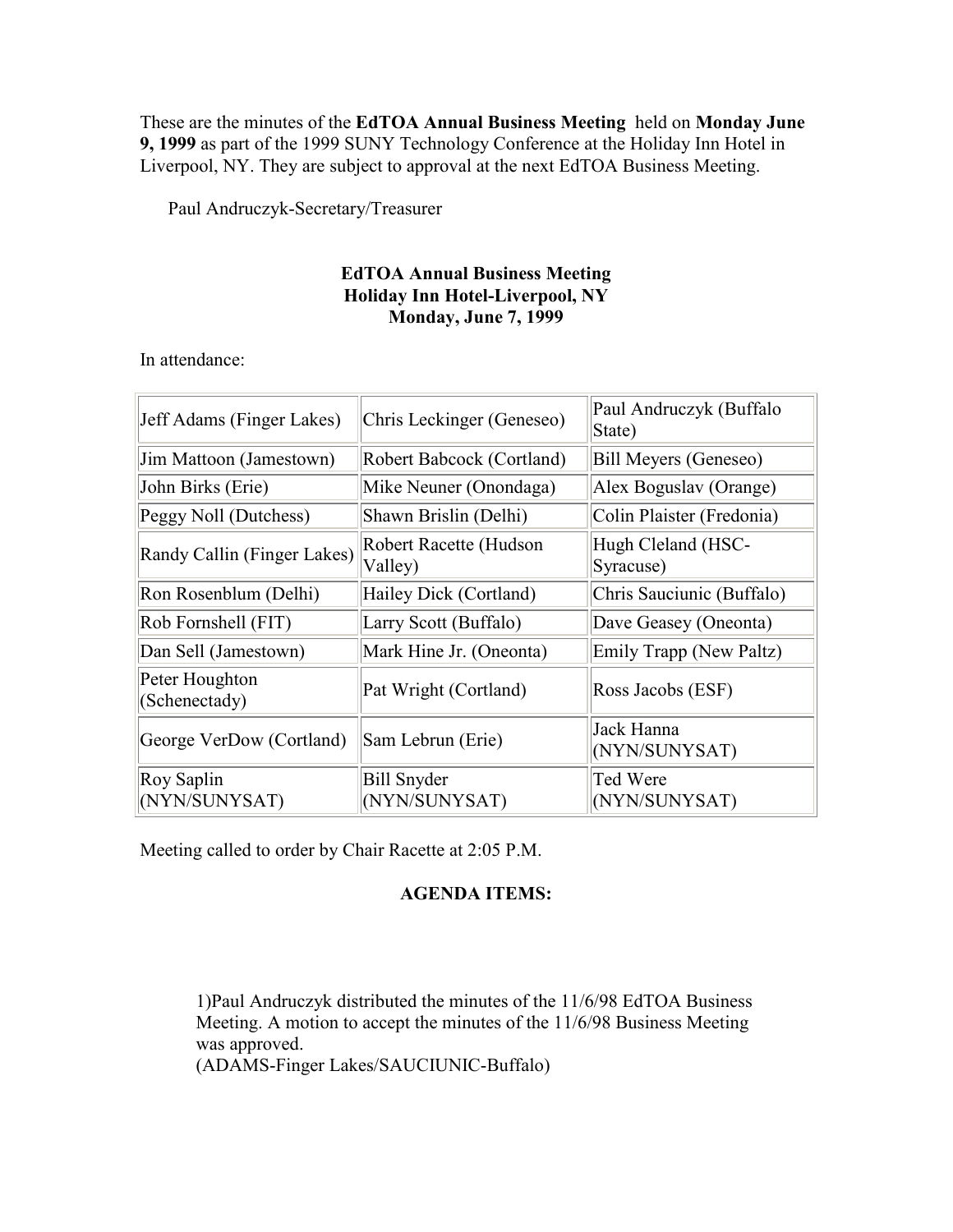### 2)TREASURER'S REPORT(ANDRUCZYK)

The financial statement indicated that as of 5/31/99 there was \$4,199.88 in the EdTOA treasury. There will be a few invoices to pay related to our activities in Liverpool at the Conference. A motion to accept the treasurer's report was approved.

(HOUGHTON-Schenectady/GEASEY-Oneonta)

## 3)SUB-COMMITTEES

- MULTIMEDIA CLASSROOMS(SCOTT/TRAPP) Emily summarized the visit to New Paltz/Dutchess by the folks from Old Westbury. The visit was the result of a request for help from Old Westbury to Chris Haile at ALIS. As a result of the visit we are developing a game plan not only for future visits but requesting financial help via ALIS in terms of support for a web site that will contain a plethora of information on SUNY campuses who are into Multimedia/Hi-Tech Classrooms. Several concerns remain. The priorities of the committee are to develop a mission statement, organize a consultant team, and obtain financial support for the web site. There is also a need to develop guidelines for site visits in the future.

### - DISTANCE LEARNING(BABCOCK/BIRKS)

John reported that it has been slow in getting the committee active statewide. The Western Region has been involved in participating in a Western New York Consortium that has begun to look at various aspects of "distance learning" and what are the factors to be taken into consideration in DL endeavors, i.e., copyright law. John and Bob are planning to meet during the course of the STC. Jeff Adams reported on a successful handson workshop conducted by Finger Lakes CC and Genesee CC(Bob Knipe) entitled "Teaching in an Interactive Distance Learning Environment" on April 1st-2nd. This workshop was co-sponsored by EdTOA.

#### - WEB PAGE(HOUGHTON)

Peter reported that our new "home" is up and running. http://WWW.EDTOA.SUNY.EDU Peter is working with Jeff Adams on the MMC web site and until ALIS provides it with a "home" feel free to visit Jeff's site at

HTTP://HOME.EPIX.NET/~ADAMSJA/HITECHCR.HTML

The Chair, on behalf of all in EDTOA, thanked Peter for the work he has done with our web site.

5)NEW YORK NETWORK/SUNYSAT(SNYDER)

- Jack Hanna/Ted Were did a basic digital transmission reception demo for the attendees.

- Full Digital Service by August 1-15th. That is when NYN expects to be on GE-5.

- Contractor will being doing repoints leaving analog receivers in place.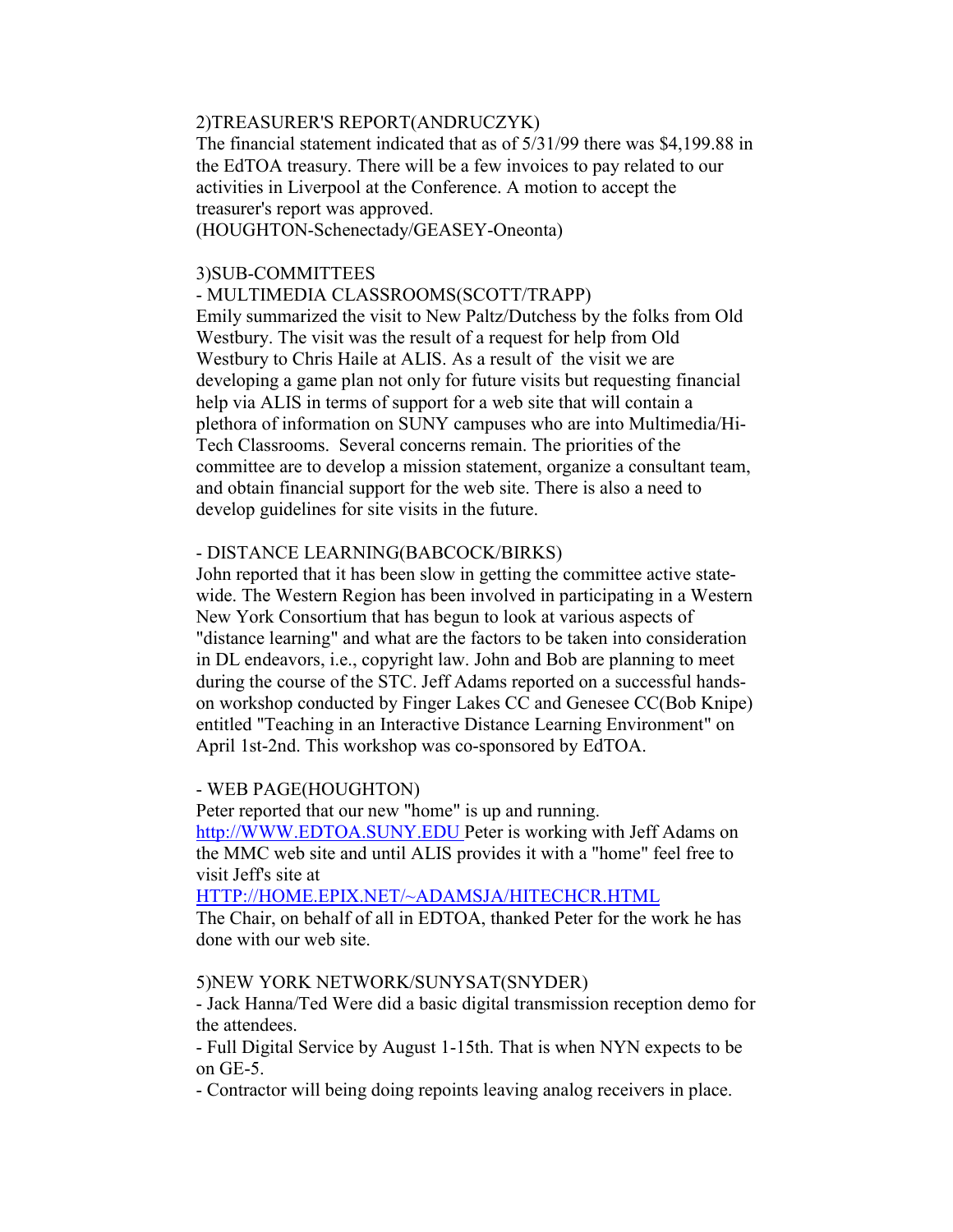NYN will transmit BOTH analog/digital on BOTH SPACENET-3 and GE-5 while the repoint is underway. The only possible change to these plans is if SPACENET-3 totally fails prior to the completion of the changeover.

- Move to GE-5 begins JULY 1(unless SPACENET-3 falls from the sky!) and will be completed by AUGUST 15th.

- Program schedule is at WWW.NYN.SUNY.EDU

- Most SUNY programs = Channel 1
- State agency/special programming = Channel 2
- Depending on volume = Channel 3

- You can also contact Dennis Mest(518-443-5333) for programming verification... MESTDF@NYN.SUNY.EDU

- NYN is providing a "pilot" service of K-12 educational programming and staff development. The service is called AENY/DPS(Access Education New York/Digital Program Service). It's aimed at pilot schools across NY but may be used for Teacher Ed programs on campuses if so desired by faculty.

- The Programming is delivered as COMPRESSED VIDEO(30 minutes in a 7-10 minute time frame--a DIGITAL VIDEO FILE--not a 1-1 real time transmission). Any campus wishing to participate must attach a computer to the reception pipe to download. If you are interested in the project contact Randall Lex or David Palmeri at NYN(see # above)... LEXRE@NYN.SUNY.EDU

- The MUT(Mobile Uplink Truck) will remain analog for a while...no funds approved for upgrade. Campuses wishing to do transmission via MUT will have NYN/SUNYSAT receive analog and retransmit to digital so all SUNY campuses can downlink. This way if a campus wishes to "mix" analog and digital sites(Out of SUNY and in SUNY) it may do so.

## 6)OLD BUSINESS

- Chair Racette reported that Conti Pollock(SCHENECTADY), who retired in December of 1998, was invited to join us at STC this year but was not able to do so. She sent a note of thanks for the invitation and the flowers the EC sent her on the occasion of her retirement.

## 7)AWARDS/RECOGNITION PLAQUE(RACETTE) Recognize-Reward-Celebrate-Hard Work-Commitment-Dedication

- Chair Racette recognized the following individuals for their recent contributions to/for EdTOA in terms of work on our sub-committees: Peter Houghton Larry Scott Emily Trapp John Birks - The Chair also said "thank you" to Paul for his efforts as EdTOA's Secretary/Treasurer.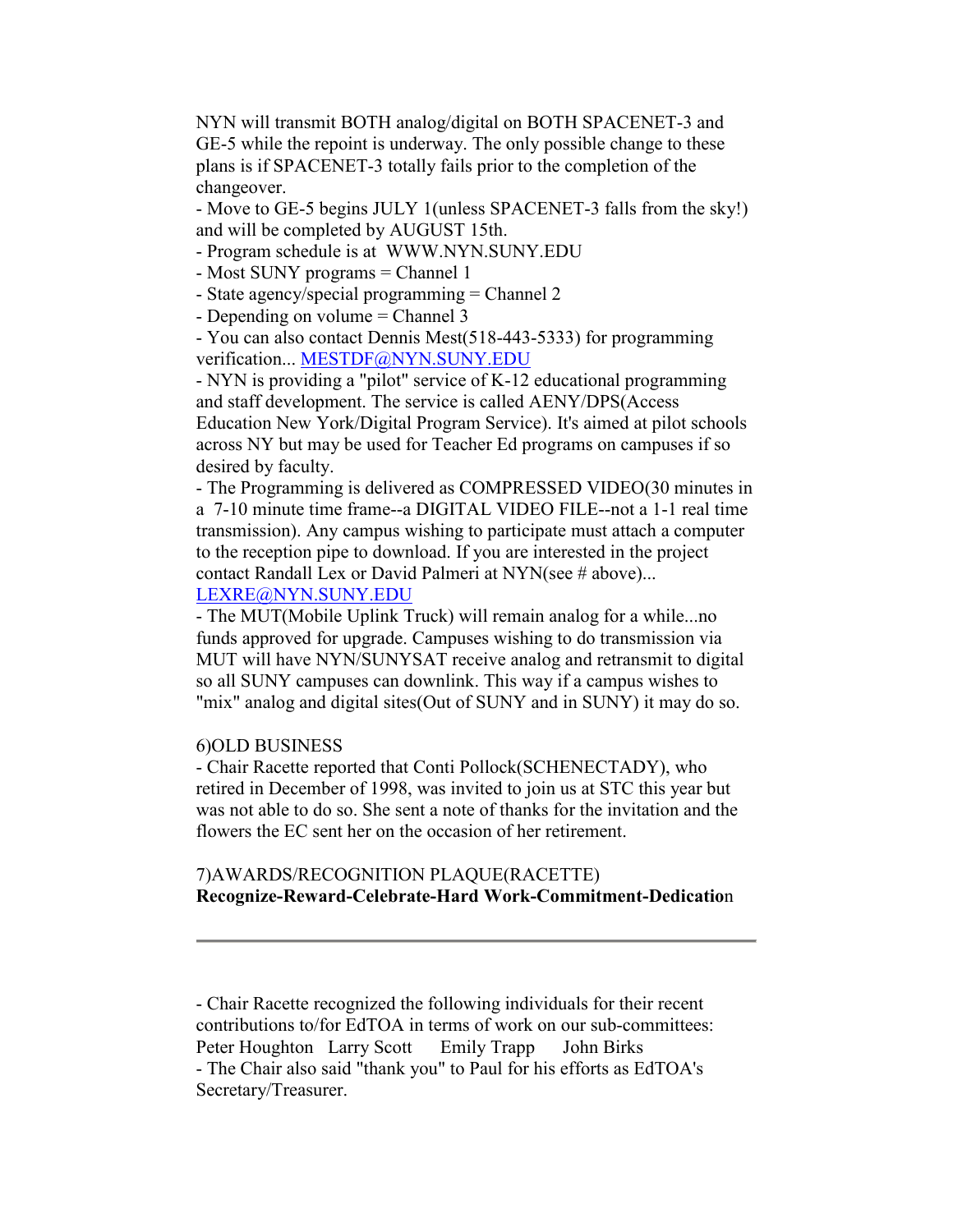- Peter also received a special thank you in the form of an EDTOA Chair's Award for his exemplary efforts and dedication to the goals and spirit of EdTOA...web site development/regional representation/chair/EdTOA hats/STC Track Coordinator.

- Peter read the following into the record:

"In recognition of significant contributions to the EdTOA, CONSTANCE S. POLLOCK has been nominated and approved for the EdTOA Recognition Plaque. Conti served many years as Schenectady County CC's representative to EdTOA. During those years as a representative to the Educational Communication Centers Council of Directors(the former name of EdTOA) she was a part of the committee which helped sculpt the mission of the New York Network's SUNYSAT. She served on the Executive Committee from 1989 through 1993.

- Paul read the following into the record:

"It is rumored that JIM CARROLL began his EdTOA career as an intern under the supervision of Colin Plaister at SUNY Fredonia sometime in the 1980s. From there he went on the become chief TV cook and bottle washer at Herkimer CC and eventually ended up at the SUNY Institute of Technology at Utica-Rome where two former EdTOA chairs, Dan Schabert and Steve Perta, try to keep him in line. Today he completes his run as chair-elect, chair, and past chair. He also served as a regional rep to the Executive Committee from 1992 through 1995. Records indicate he had no "official" involvement in EdTOA during the 1995-96 year. We think that may have been the time his wife had 2 or 3 babies. Finally, Jim was the driving force behind the highly successful projector shootout held last year at this very conference. A thank you to Jim for all his efforts and opinions, and congratulations on being added to the SUNY EDTOA Outstanding Service Recognition Plaque.

### 8)ELECTION OF OFFICERS/REGIONAL REPS

The general business meeting was suspended so regions could meet to hold elections for representatives and solicit nominations for officers. Upon resumption of the business meeting Chair Racette announced the following slate of REGIONAL REPRESENTATIVES for 1999-2000:

> CENTRAL: Mike Neuner-Onondaga/Hailey Dick-Cortland NORTHEAST: Peter Houghton-Schenectady/Mark Hine Jr.-Oneonta SOUTHEAST: Peggy Noll-Dutchess/Emily Trapp-New **Paltz** WESTERN: John Birks-Erie/Bill Meyers-Geneseo

The name of Larry Scott was placed in nomination by the Executive Committee for the position of CHAIR for 1999-2000 and the Secretary was instructed to cast one ballot.

Dave Geasey and Mike Neuner's names were placed in nomination by the